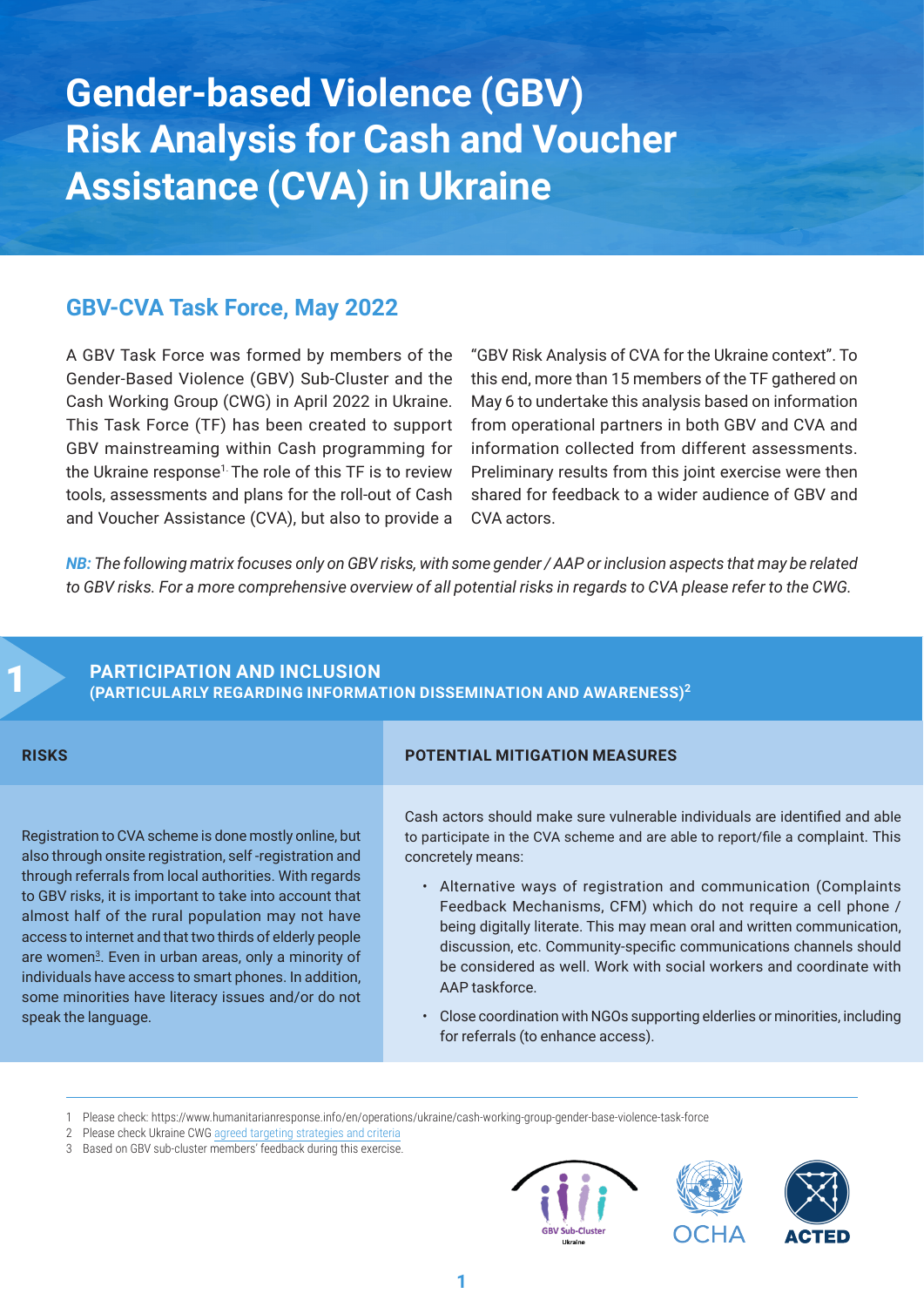# 1 **PARTICIPATION AND INCLUSION (PARTICULARLY REGARDING INFORMATION DISSEMINATION AND AWARENESS)<sup>2</sup>**

| <b>RISKS</b>                                                                                                                                                                                                                                        | <b>POTENTIAL MITIGATION MEASURES</b>                                                                                                                                                                                                                                                                                                                         |
|-----------------------------------------------------------------------------------------------------------------------------------------------------------------------------------------------------------------------------------------------------|--------------------------------------------------------------------------------------------------------------------------------------------------------------------------------------------------------------------------------------------------------------------------------------------------------------------------------------------------------------|
| Women from some specific ethnic minorities, such<br>as Roma, may have more difficulties to register (lack<br>of documentation / tax number) and to move away<br>safely from their communities and may be at risk of<br>being left out of CVA scheme | . While agencies do require a unique ID for identification and avoid de-<br>duplication, cash actors should explore alternative options where formal<br>ID are not needed.<br>Put in place awareness campaigns on eligibility criteria.<br>Set up mobile brigades and other outreach strategies to ensure everyone<br>has access to register for CVA scheme. |
| LGBTQIA+, especially transgender women, may be<br>prevented from access to CVA due to social stigma<br>hindering access to partners and information.                                                                                                | • The GBV sub-cluster to organize and offer basic GBV training to CVA<br>actors including the private sector (FSPs), volunteers, etc.<br>CVA information should be disseminated among LGBTQIA+ individuals<br>$\bullet$<br>(reach out to NGOs who are supporting this specific group for advice).                                                            |

# 2 **SAFE AND DIGNIFIED ACCESS (PARTICULARLY REGARDING DELIVERY MECHANISMS OF CVA)**

| <b>RISKS</b>                                                                                                                                                                                                                                                                       | <b>POTENTIAL MITIGATION MEASURES</b>                                                                                                                                                                                                                                                                                                                                                                                                                                                                                                             |
|------------------------------------------------------------------------------------------------------------------------------------------------------------------------------------------------------------------------------------------------------------------------------------|--------------------------------------------------------------------------------------------------------------------------------------------------------------------------------------------------------------------------------------------------------------------------------------------------------------------------------------------------------------------------------------------------------------------------------------------------------------------------------------------------------------------------------------------------|
| GBV survivors and other groups with specific<br>protection needs (single women at risk,<br>elderly, people with disabilities, etc.) are<br>particularly impacted by the difficult access<br>to registration and cash services (post office<br>or banks) being online or in person. | • CVA actors could put in place mobile brigades and other outreach strategies for<br>the most vulnerable ones, but with extra caution in small villages so that it does<br>not make GBV survivors more visible and thus more at risk.<br>Provide safe transport or include the cost of transport into the assistance for the<br>identified vulnerable cases.<br>Consider in-kind assistance, i.e. food parcels, in some specific areas. Liaise with<br>$\bullet$<br>social workers as they can support the purchase of items for the households. |
| Security risks (including GBV and harassment)                                                                                                                                                                                                                                      | Cash actors need to ensure consultation with different groups of the community                                                                                                                                                                                                                                                                                                                                                                                                                                                                   |
| associated with travel to/from registration                                                                                                                                                                                                                                        | on the preferred modality, keeping in mind potential logistical constraints and the                                                                                                                                                                                                                                                                                                                                                                                                                                                              |
| and distribution points requiring passing                                                                                                                                                                                                                                          | registration process. In some areas of displacement, in-kind assistance should                                                                                                                                                                                                                                                                                                                                                                                                                                                                   |
| through military checkpoints, particularly for                                                                                                                                                                                                                                     | be seen as an option.                                                                                                                                                                                                                                                                                                                                                                                                                                                                                                                            |
| women in rural areas that need to travel to                                                                                                                                                                                                                                        | Consider alternative delivery modalities such as mobile transfers or else depending                                                                                                                                                                                                                                                                                                                                                                                                                                                              |
| larger towns to reach post offices, banks or                                                                                                                                                                                                                                       | $\bullet$                                                                                                                                                                                                                                                                                                                                                                                                                                                                                                                                        |
| use vouchers.                                                                                                                                                                                                                                                                      | on the access for the population at risk.                                                                                                                                                                                                                                                                                                                                                                                                                                                                                                        |
| Elderly women receive cash but are not able                                                                                                                                                                                                                                        | • CVA or in kind (food) should be delivered to the homes of these vulnerable                                                                                                                                                                                                                                                                                                                                                                                                                                                                     |
| to spend it. Before, they used to have family                                                                                                                                                                                                                                      | women (such as the ones with low mobility and/or bed-ridden persons). When                                                                                                                                                                                                                                                                                                                                                                                                                                                                       |
| members to take care of them but now,                                                                                                                                                                                                                                              | CVA is distributed, actors should coordinate with local NGOs/the communities                                                                                                                                                                                                                                                                                                                                                                                                                                                                     |
| they are left alone and can't access shops                                                                                                                                                                                                                                         | to make sure assistance is provided in spending the cash (social workers, family                                                                                                                                                                                                                                                                                                                                                                                                                                                                 |
| and goods.                                                                                                                                                                                                                                                                         | or community support).                                                                                                                                                                                                                                                                                                                                                                                                                                                                                                                           |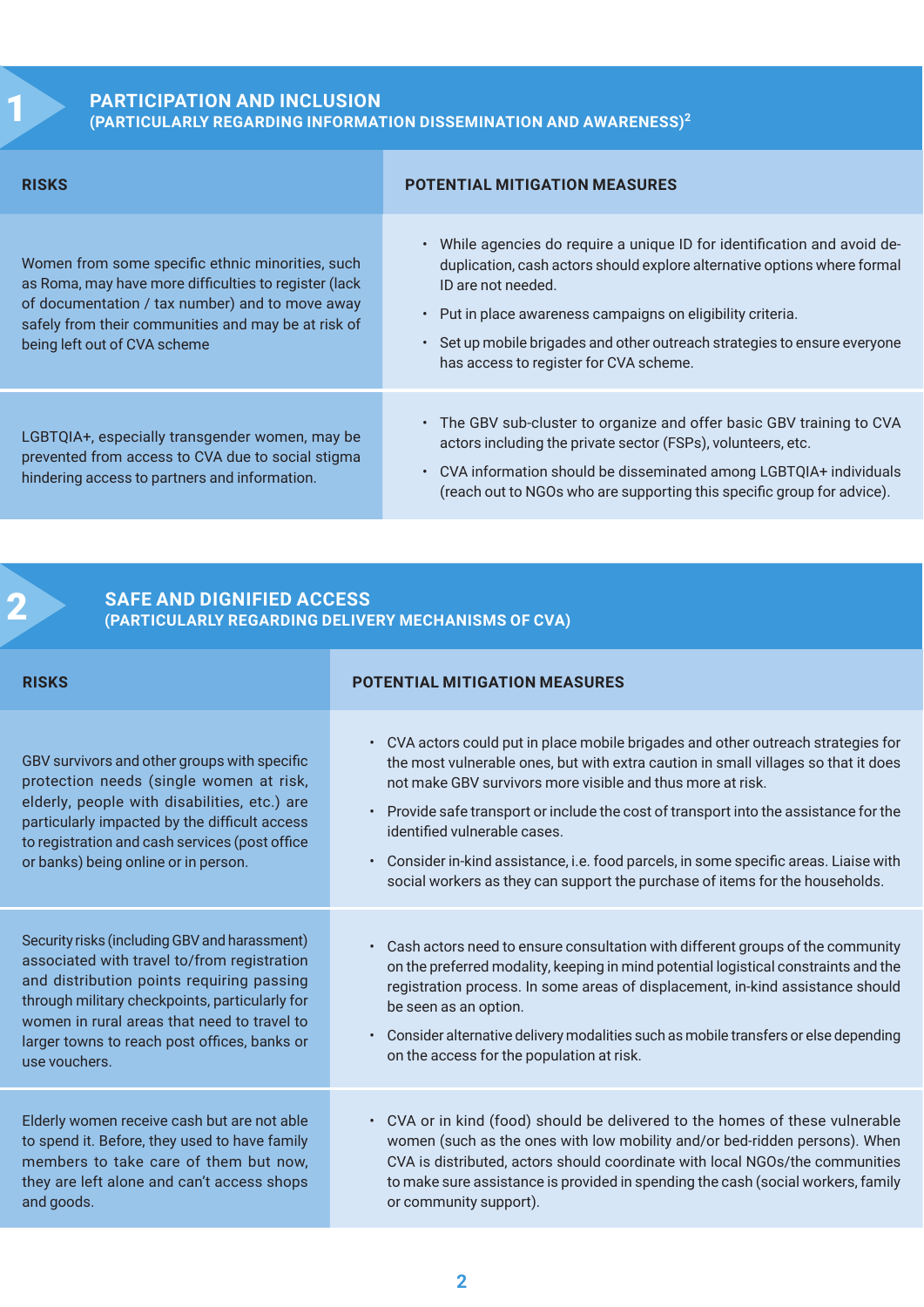# 2 **SAFE AND DIGNIFIED ACCESS (PARTICULARLY REGARDING DELIVERY MECHANISMS OF CVA)**

| <b>RISKS</b>                                                                                                                                                                                      | <b>POTENTIAL MITIGATION MEASURES</b>                                                                                                                                                                                                                                                                                                                                                                                                                                                                                                                                                                                                                                                                                        |
|---------------------------------------------------------------------------------------------------------------------------------------------------------------------------------------------------|-----------------------------------------------------------------------------------------------------------------------------------------------------------------------------------------------------------------------------------------------------------------------------------------------------------------------------------------------------------------------------------------------------------------------------------------------------------------------------------------------------------------------------------------------------------------------------------------------------------------------------------------------------------------------------------------------------------------------------|
| Access to the bank system: potential distrust<br>of women towards the banking system and/<br>or some individuals have bank accounts but<br>don't use them much.                                   | Consider some awareness sessions on CVA deliveries to address stigma/bad<br>reputation around cash.<br>Ensure alternatives are in place - post office, Ukrposhta services, etc.                                                                                                                                                                                                                                                                                                                                                                                                                                                                                                                                             |
| In face-to-face CVA delivery, there may be a<br>higher risk of Sexual Exploitation and Abuse<br>(SEA), as it may give extra power to a single<br>actor (usually an FSP, from the private sector). | • All actors involved in CVA should have received a basic GBV training, signed a<br>Code of Conduct, and know how to safely refer cases.<br>• In addition, there should be protection desks set up during CVA delivery or<br>registration and presence of female / protection staff.<br>• Dissemination of information (leaflets, posters) on SEA complaint mechanisms<br>should be available, in particular at key distribution and registration points.<br>GBV mitigation efforts should be harmonized, common and consolidated (e.g.<br>same hotline number for example).<br>NB: face-to-face interaction offers as well a greater access to complaint and feedback<br>for those not comfortable with online mechanisms. |

In general, consider to add consultations with different groups of the affected population to determine which groups are most at risk and which mitigation measures the community can provide. Train the community members on their rights and on how to complain. Ensure contextualized and pragmatic CFMs.



#### 3 **CONFIDENTIALITY OF PERSONAL DATA OF PERSONS AT RISK (AND GBV SURVIVORS)**

Even if agencies are mostly using banks and ATMs to deliver CVA, without contact with beneficiaries, there is still a risk of abuse and leakages of data for any beneficiary. GBV survivors and women at risk of GBV are specifically vulnerable in case of referral from protection organizations to the CVA scheme, as their data is therefore shared with private agents such as banks, which may not have been fully trained on GBV basic principles.

#### **RISKS POTENTIAL MITIGATION MEASURES**

Strong MoU and data sharing agreement should be in place (between humanitarian organizations for referral but also with the private sector /FSPs). Guiding principles should be:

- Information should be minimized and not include any potential GBV sensitive information.
- Ensure information is shared on a 'need-to-know' basis.
- Ensure information is shared ONLY with informed consent (awareness of what pieces of their personal data will be used by whom and for what purposes and shared with whom and for what purpose).
- Ensure both storage of the data of beneficiaries and exchange of data in a secured and consolidated way.

The CWG could coordinate data protection procedures, but also share a list of "Reputable FSPs". For more information on protecting data in a high-risk context please check Elan [Data starter kit.](https://www.calpnetwork.org/blog/introducing-the-elan-data-starter-kit/)